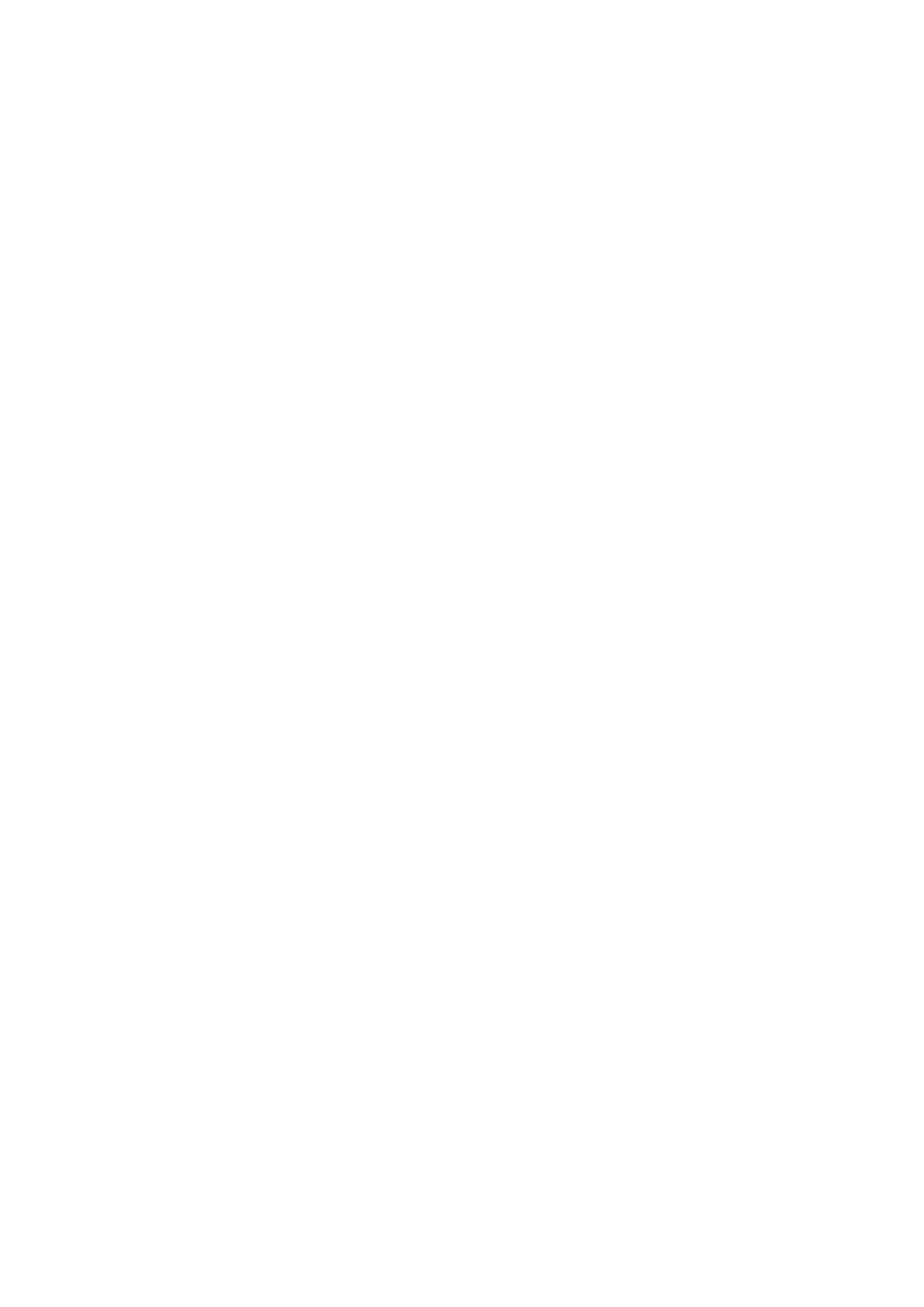

# **Influence of Behavioral Biases on Investment Decision Making with Moderating Role of Financial Literacy and Risk Attitude: A Study Based on Colombo Stock Exchange**

Ranaweera S.S. <sup>a</sup> and Kawshala B. A. H. <sup>a</sup>

a Department of Commerce and Financial Management, Faculty of Commerce and Management Studies, University of Kelaniya.

#### **ABSTRACT**

Purpose: This paper aims to analyze the influence of overconfidence bias and herding bias on investment decision making and the moderating role of financial literacy and risk attitude on overconfidence bias and herding bias on investment decision making in the Colombo Stock Market.

Design/Methodology/Approach: This paper collects data from a structured questionnaire survey carried out among 110 individual investors in the Colombo stock market. This paper used a multiple regression method to analyze the influence of overconfidence bias and herding bias on investment decisions with financial literacy and risk attitude as moderating variables.

Findings: Overconfidence bias has a significant influence on investment decisions. Results do not indicate that herding bias significantly influence investment decisions. Financial literacy significantly moderates the relationship between overconfidence in investment decisions. However, financial literacy does not significantly moderate the relationship between herding bias in investment decisions. Financial literacy and risk attitude do not significantly moderate the relationship between herding bias in investment decisions.

Implications: The findings of this paper would help to understand the influence of behavioral bias on investment decisions of individual investors in Colombo stock market.

Originality/Value: The research described in this paper study the moderating role of financial literacy and risk attitude on overconfidence bias and herding bias in making investment decisions (in Colombo Stock Exchange).

#### **KEYWORDS**

Behavioral finance, financial literacy, Investment decisions, Herding bias, Overconfidence bias, Traditional finance, Risk attitude

**JEL CLASSIFICATION** G11, G41, G53

# **I. Introduction**

Traditional financial theories are built on the assumption that the rationality of humans plays a significant role in investment decision making. Efficient Market Hypothesis and Modern Portfolio Theory were used to assume all information was manifested in black and white absolutes and a rational investment is made (Victor Ricciardi and Helen K. Simon,2000; Pompian, 2006). Though these theories create a platform to analyze investments and returns with minimum risk, in real life predictions and returns are different. Researchers have identified this gap as market anomaly. Behavioral finance tries to interpret these anomalies by studying psychology of irrationality in making financial decisions (Bazerman, 1998; Hogarth,1987; Kumar & Goyal, 2015; Ahmad et al., 2017); Behavior of investors in the stock market is determined by many factors, investment duration, participant standard performance, market instability and conjecture in stock markets (Chang et al., 2009).

Behavioral finance researchers have dedicated appreciable attention to understanding the behavior of market participants and biases associated with their actions when dealing with investment decisions. Evidence of these biases has typically come from cognitive psychology

CONTACT S.S. Ranaweera [sameeduc@gmail.com,](mailto:sameeduc@gmail.com) Department of Commerce and Financial Management, Faculty of Commerce and Management Studies, University of Kelaniya.

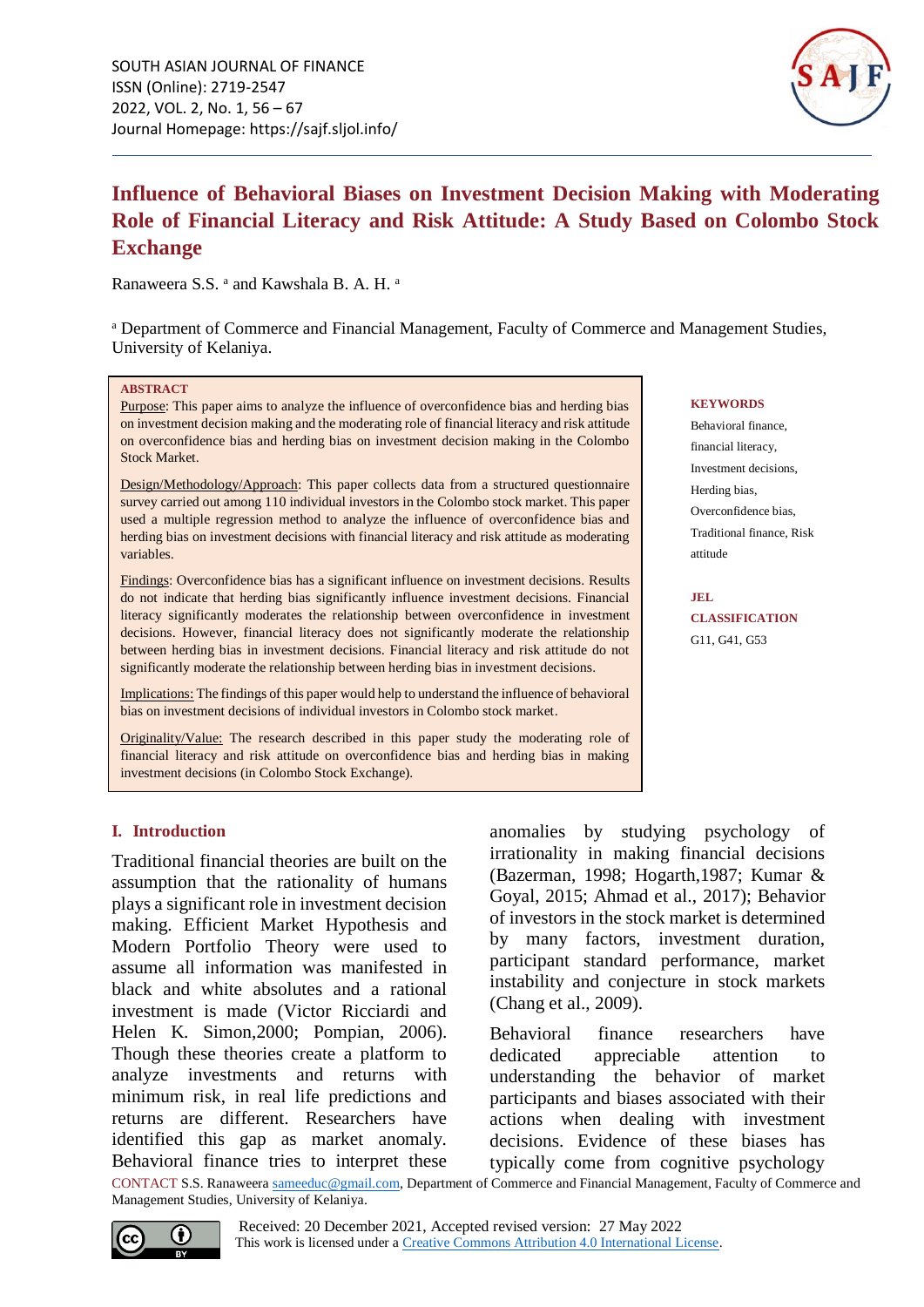literature and has then been applied in a financial context. Disposition effect, herding bias, and overconfidence bias are a few (Linet al., 2011; Hirshleifer et al., 2012; Scharfstein and Stein, 1990).

Overconfident investors overreact to the private information signals while they ignore the publicly available information, (Daniel et al., 1998). Herding is a behavior where one follows the decision of the others instead of relying on movements of stock prices. Herding behavior reflects the decision based on some other factors like market conditions (Linet al., 2011). This behavioral bias influences the rational decisions of investors. Financial literacy, the ability to effectively manage one's finances to make sound financial decisions and be financially contended (OECD, 2009; Potrich & Vieira, 2018) also may influence the behavior of investors. Psychological variables like risk attitude also affect investor decision making. Financial literacy, risk attitude with respect to gender, work experience, class, and education is different.

In this context certain it is evident socio economic, psychological, and behavioral bias affects investor behavior. Behavioral bias affects more Asian investors as contrast to European investors (Yates et al., 1997). In considering the global context, the previous studies showed that much research on herding and overconfidence biases has so far focused on western countries (Yates et al., 1997). Most studies have concentrated on individualistic cultures and well-developed financial markets whereas very little is known about the conduct of individual investors in collectivist cultures and less developed markets. So, there is a significant gap, and this study helps to fill that gap in the literature by considering how the investors' behavioral bias affects the performance of the investment decisions in collectivist societies, particularly in Sri Lanka.

This study also studies the moderating role of financial literacy on overconfidence bias and herding bias and the moderating role of risk attitude on overconfidence bias and herding bias in the Colombo stock exchange thus, to provide empirical evidence to the extant literature.

This study was undertaken to identify whether the behavioral bias influences the investment decision of individual investors in the Colombo Stock Exchange. Accordingly, a quantitative study was undertaken to meet the research objectives, which were to determine the influence of overconfidence bias and herding bias on investment decision making, and to determine the moderating role of financial literacy on overconfidence bias and herding bias and to determine the moderating role of risk attitude on overconfidence bias and herding bias in making investment decisions. The main findings provide evidence for the presence of overconfidence bias in investment decision making and the presence of moderation effect of financial literacy on overconfidence bias and investment decision making. However, the study did not indicate the presence of herding bias and the effect of the moderation role of financial literacy on herding bias and investment decision making. There was very limited evidence to support the moderating role of risk attitude on overconfidence bias and herding bias when making investment decisions in CSE.

Accordingly, the remainder of the study is organized as follows, section two discusses the literature of the study highlighting the empirical gap addressed. Section three of the study describes the methodology of the study undertaken, highlighting the design of the study, questionnaire development and analysis. Results of the analysis are elaborated in section four followed by the conclusion of the study in section five.

# **II. Literature Review and Hypotheses Development**

The traditional financial theory is where the decisions makers are rational (Humra, n.d., 2016). Financial decisions should be made upon financial theories to gain profitable investments (Zahera & Bansal, 2018).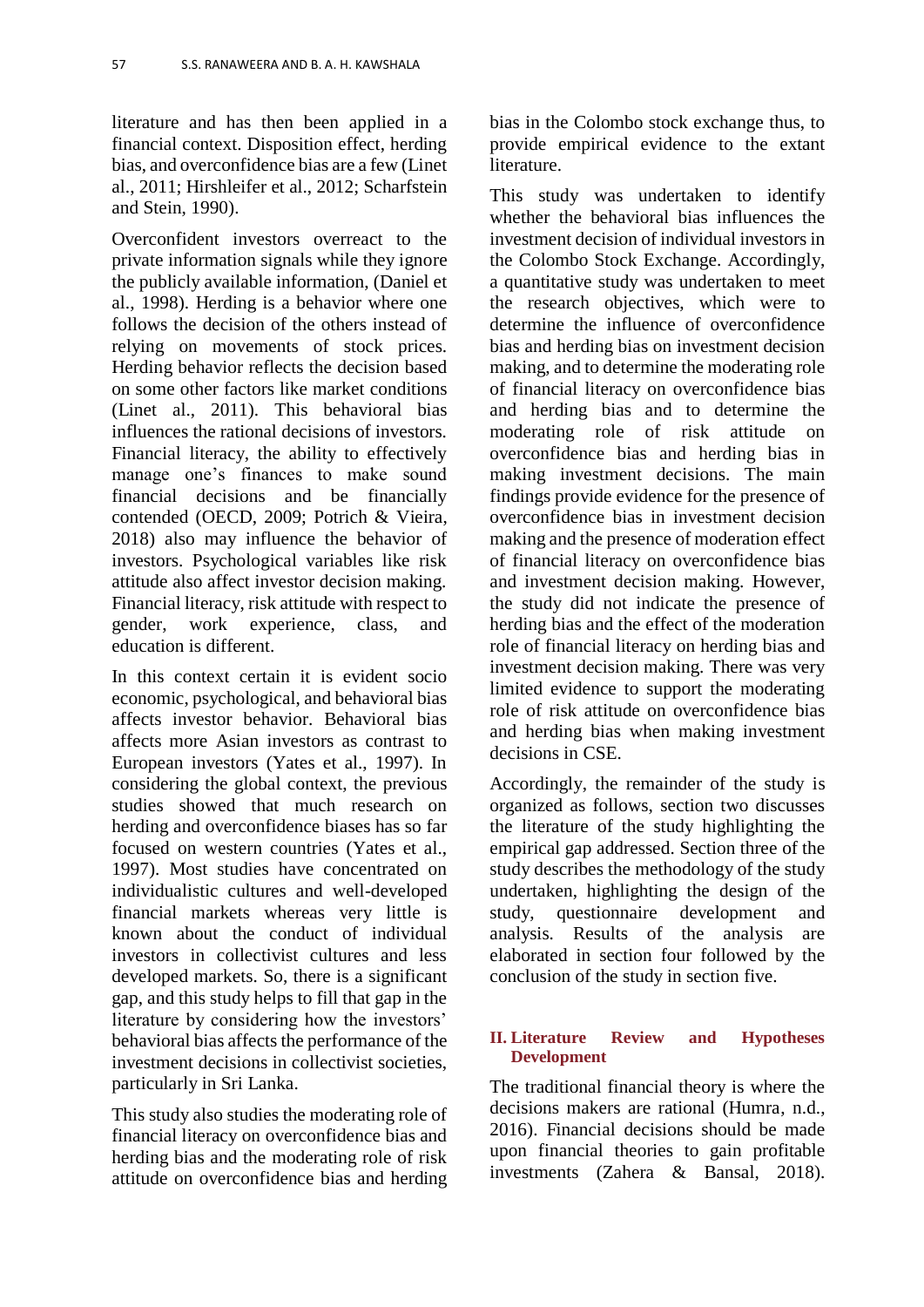Traditional finance is resolutely associated with the modern portfolio theory (MPT) and the efficient market hypothesis (EMH). "Modern Portfolio Theory", the first systematic financial theory by Markowitz (1952), evaluates the return and risk in an investment, using the mean-variance pattern. The efficient market hypothesis (EMH) theory signifies that all information has already been reflected in a security's price or market value. F. Fama, (1969) defines that in efficient markets prices "fully reflect" available information for investors. Behavioralists in finance seek to replace this "rational economic man" with a morerealistic model in the financial sector. Behavioral finance blossomed when the advances made by psychologists came to the attention of economists where people began to study the human side of economic decision making (Shefrin, 2010; Pompian, 2006). Sherfin, (2010) elaborates, that one extreme behavioral finance is a collection of findings of anomalies relative to efficient market theories while the other extreme behavioral approach already is encompassed with a systematic approach which includes psychological concepts with formal frameworks, hypotheses with empirical findings.

Sethi-Iyengar, Sheena & Jiang, Wei & Huberman, Gur. (2004). suggests that "individual investors fail to behave rationally even in quite simple situations" thereby leading to market anomalies. Chaffai and Medhioub, (2014) confirm that in an economic world where such irrational agents exit the market anomalies continue to persist leading to mispricing and limits to arbitrage. Attain a significant level of rationality while maximizing profit with minimum risk is not complete till the time investor is able to understand the psychological biases inherent in the decision-making process (Zahera & Bansal, 2018).

Investment decision making is not an easy process, the investment decisions may be affected by various factors. Tauni et al., (2017) clarify three possible ways in which investors can gather information: hiring a financial expert, getting advice from peers and directly requesting information by themselves about the properties of investment. Baker et al., (2018) provides socio-economic factors influence on portfolio composition, signifying that the demographic profile of the investor too contributes to investment decision making. Main factors that could influence stock selection decision are three significant homogeneous variable groups; accounting information, advocates' recommendations, and self/firm image (Gunathilaka, c.,2014). Cognitive bias and heuristics play an important role in decisionmaking process and the performance of individual investors (Kannadhasan and Nandagopal, 2010a; Shah et al., 2018)

Behavioral biases are defined abstractly in the same way as systematic errors in judgment (Pompian, 2006). Accordingly, there are several biases studied under heuristics such as representativeness, availability bias, and overconfidence, while regret aversion and mental accounting are some behaviors studied under prospect theory (Humra n.d.,2016). Balagobei., (2019) illustrates that the behavioral variables that influence the investment decisions of individuals are grouped into four factors in the reviewed theories: herding, heuristics, prospect, and market. In this study the focus is directed to overconfidence bias and herding bias in making financial decisions.

# *Overconfidence Bias and Investment Decision Making*

The people susceptible to prediction overconfidence ignore risks associated with their investments while those who are susceptible to certainty overconfidence trade too much and maintain undiversified portfolios, they ignore the publicly available information, (Pompian, 2006; Daniel et al., 1998). Overconfidence may arise due to overestimation of ones' accuracy of analysis and knowledge about securities (Odean, 1999). Russo and Schoemaker, (1992) recognize overconfidence bias as a failure to recognize the boundaries of one's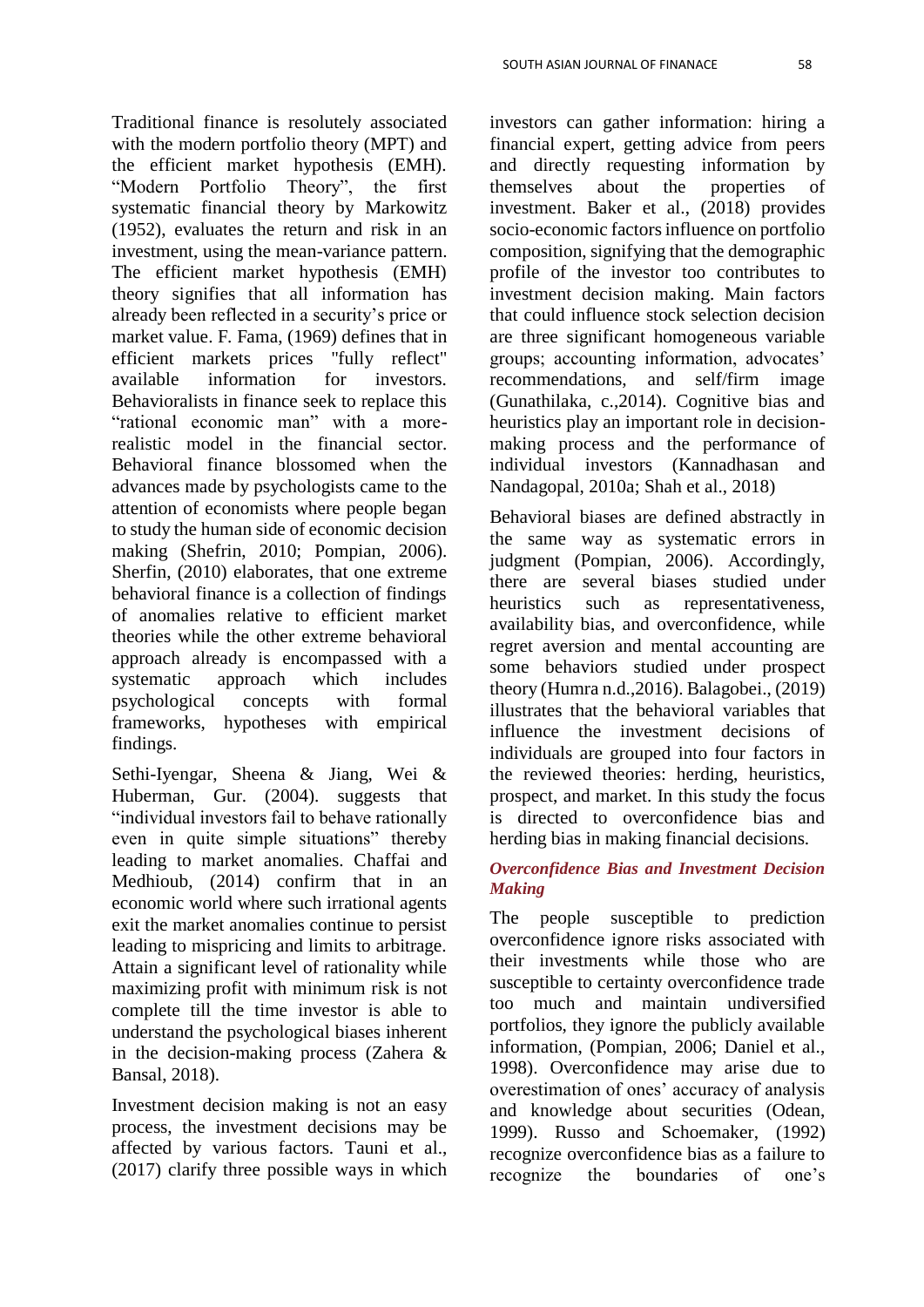knowledge. Due to overconfidence portfolios are inadequately diversified and traded excessively, such investors experience lower returns than well diversified investments (Odean, 2002). Bakar and Yi (2016) signify the presence of overconfidence bias has a significant influence on investors' decision-making while Shah et al., (2018) contribute that overconfidence bias has bad consequences for investment decisions and investor performance. Overconfidence is believed to improve determination, persistence mental ability and risk tolerance attitude (Kirchler and Maciejovsky.,2002). On the contrary, Kengatharan and Kengatharan (2014) suggest that overconfidence adversely affects investment-related choices and performance. Accordingly, the review of the literature led to the development of the following hypothesis of the research;

*H1: Overconfidence bias has a significant positive influence on investment decision making.*

#### *Herding and Investment Decision Making*

In finance, the term herding or herd behavior implies the process where economic agents are imitating each action of others instead of following their own beliefs and information. Herding is observable as correlated behaviors of a group of investors occurred consciously or unconsciously as they trade in the same direction at the same time (Hwang and Salmon, 2004; Spyrou, 2013; Bashir et al., 2013; Kumar, Satish & Goyal, Nisha. (2015).; Balagobei, 2019; Shantha, 2019). The irrational view focuses on investor psychology where an investor follows other investors blindly. Individuals are more likely to suppress their own beliefs in favor of the market consensus during periods of unusual market movements, (Christie & Huang, 1995; Wang, n.d).

Bikhchandani and Sharma (2000) distinguish between "spurious herding" where the investors take similar decisions because they face similar information sets and react the same to changes in fundamental factors, and "intentional herding" where the investors copy each other's actions with the intention preserve reputation and protect their remuneration. Many authors relate herd behavior with the creation of asset bubbles and crashes (Spyrou, 2013; Shantha, 2019). Economists like Wang, n.d suggest inefficient markets may lead to bubble like episodes or market anomalies and herd behavior may emerge in periods of such market stress. Studies also indicate that herding behavior stems from informational limitations in financial markets (Fernández et al., 2011). Determinants of herding behavior and the impact of mass decisions on an individual's decision whether to buy or not stock was signified by Baddeley et al. (2010), according to his finding's individuals tend to show herding based on their gender, education level and age when making investment decisions. Further Kumar, Satish and Goyal, Nisha. (2015) also signifies that, male investors search for more information and evaluate more alternatives than females making them more prone to overconfidence and herding. Sewwangdi, (n.d.) in her study examines the effect of herding on bull and bear phases in the Colombo Stock Exchange, and was unable to provide evidence for herding behavior. In contrast, Kengatharan & Kengatharan, (2014) reveal a strong herd tendency at the aggregate market level and up and down-market days during the first half of the sample period (2000-2009) on Colombo Stock Exchange. Similarly, Shantha,(2019) who conducted studies on herding bias on the Colombo Stock Exchange clarified herding is evident during up-market days of the bubble period, whereas negative herding during down-market days when the bubble's burst occurred in the market.

Conclusively, the literature review of the study led to the development of the following hypothesis of this research.

*H2: Herding bias has a significant positive influence on investment decision making.*

*Moderating Role of Financial Literacy and Investment Decision Making*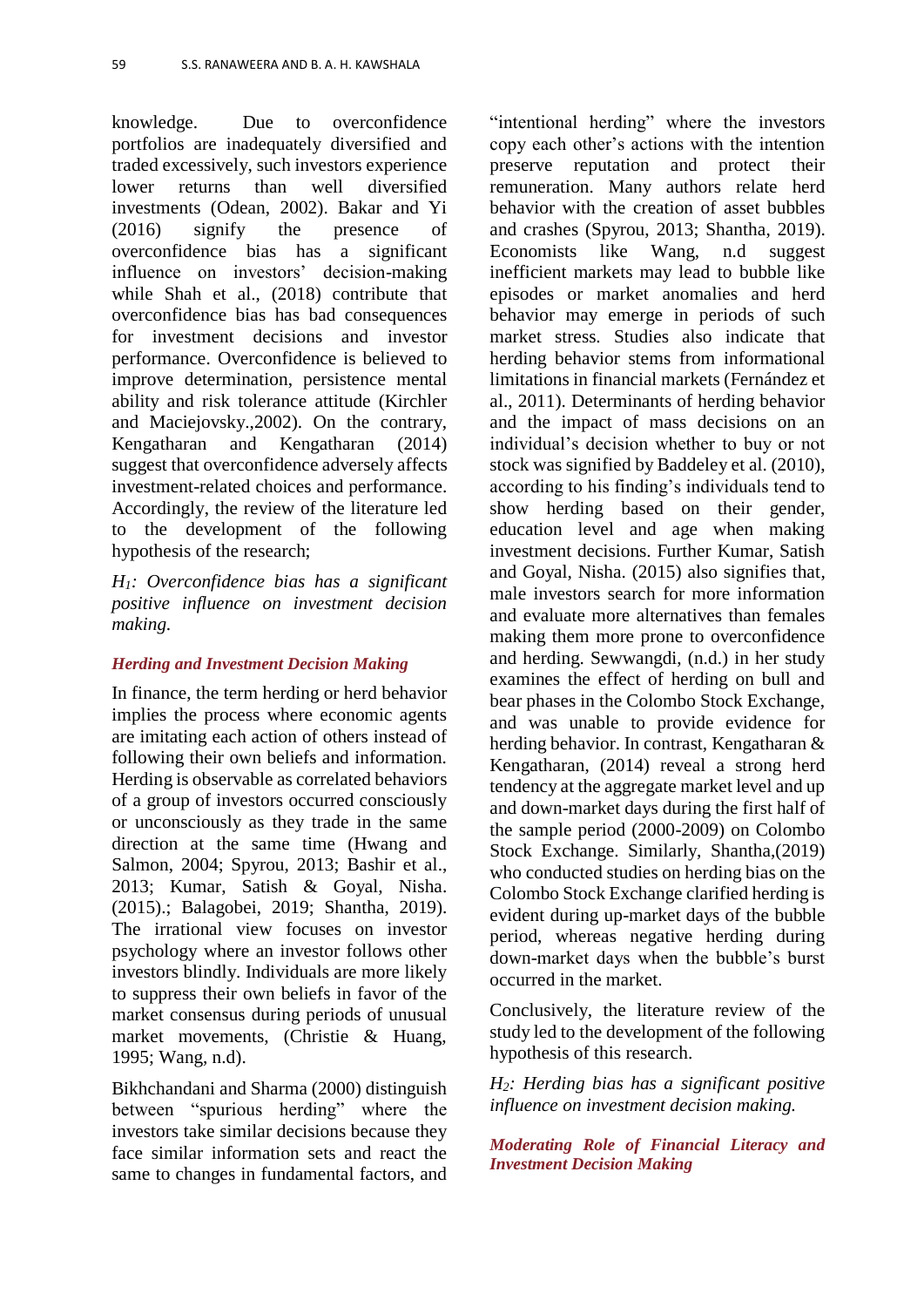Financial literacy is the ability and confidence to effectively manage one's finances to ultimately attain an efficient behavior to make sound financial decisions and be financially contended (OECD,2009; Potrich & Vieira, 2018). Individuals who lack financial literacy are susceptible to behavioral biases (Lusardi and Mitchell, 2007; Kahneman et al., 1991). Financial literacy is indicated as a key element to attaining economic, and financial stability for both an individual and the economy. Factors such as age, gender, and income determine the level of financial literacy (Lusardi & Mitchell, 2007; De Clercq & Venter, 2009; Weerasekara, 2018; Baker et al., 2018). Personal traits such as risk tolerance, biases and investment decisions are influenced by financial literacy (Raut, 2020) Might investors have more knowledge about financial terms and the behavior of the stock market, access to information or assistance (Rutherford & Devaney, 2009; Alsemgeest, 2015), they will be motivated in a manner which makes them able to depend more on the fundamentals of stocks rather than social influences. Potrich & Vieira, (2018) signifies financial literacy on behaviors investigated reveals that there is a greater impact on compulsive buying behavior or herding followed by a propensity to indebtedness. On the contrary Baker et al., (2019) reveal that financial literacy has a negative association with the disposition effect and herding bias. Dhar and Zhu (2006) signify financial literacy is unrelated to overconfidence bias. On the basis of this background in the literature review following hypotheses were established to study the moderating role of financial literacy

(a) on overconfidence bias and investment decision making;

*H3: Financial literacy has a moderating role in the relation between overconfidence and investment decision making.*

(b) on herding bias and investment decision making

*H4: Financial literacy has a moderating role in the relation between herding bias and investment decision making.*

# *Moderating Role of Attitude Towards Risk on Investment Decision Making*

Market commentators often cite changes in investors' attitudes towards risk as a possible explanation for swings in asset prices. Over the years the investors, attitude toward risk is often cited as a determinant of asset prices (Pak & Mahmood, 2015; Markowitz 1952). Risk component shifts from risk tolerance to risk avoidance or risk averse (Pak & Mahmood,2015). The perception of risk continually varies depending on the attitudes against risk when making financial decisions. The investment style is often determined by the risk-taking attitude (Hunter and Kemp, 2004; Fellner & Maciejovsky, 2007). Pak & Mahmood (2015) clarifies that the high-risk taking is positively associated with the intention to invest in stocks. On the basis of this evidence in the literature review following hypotheses were established to study the moderating role of risk attitude

(a) on overconfidence bias and investment decision making;

*H5: Risk attitude has a moderating role in the relation between overconfidence and investment decision making.*

(b) on herding bias and investment decision making

*H6: Risk attitude has a moderating role in the relation between herding bias and investment decision making.*

# **III. Methodology**

The study adopts a quantitative research method while using cross- sectional data for the analysis purpose. To achieve the research objectives and meet the research questions quantitative data was collected from a statistically viable sample. A total of 150 questionnaires were shared and 110 completed responses were received from individual investors invested in Colombo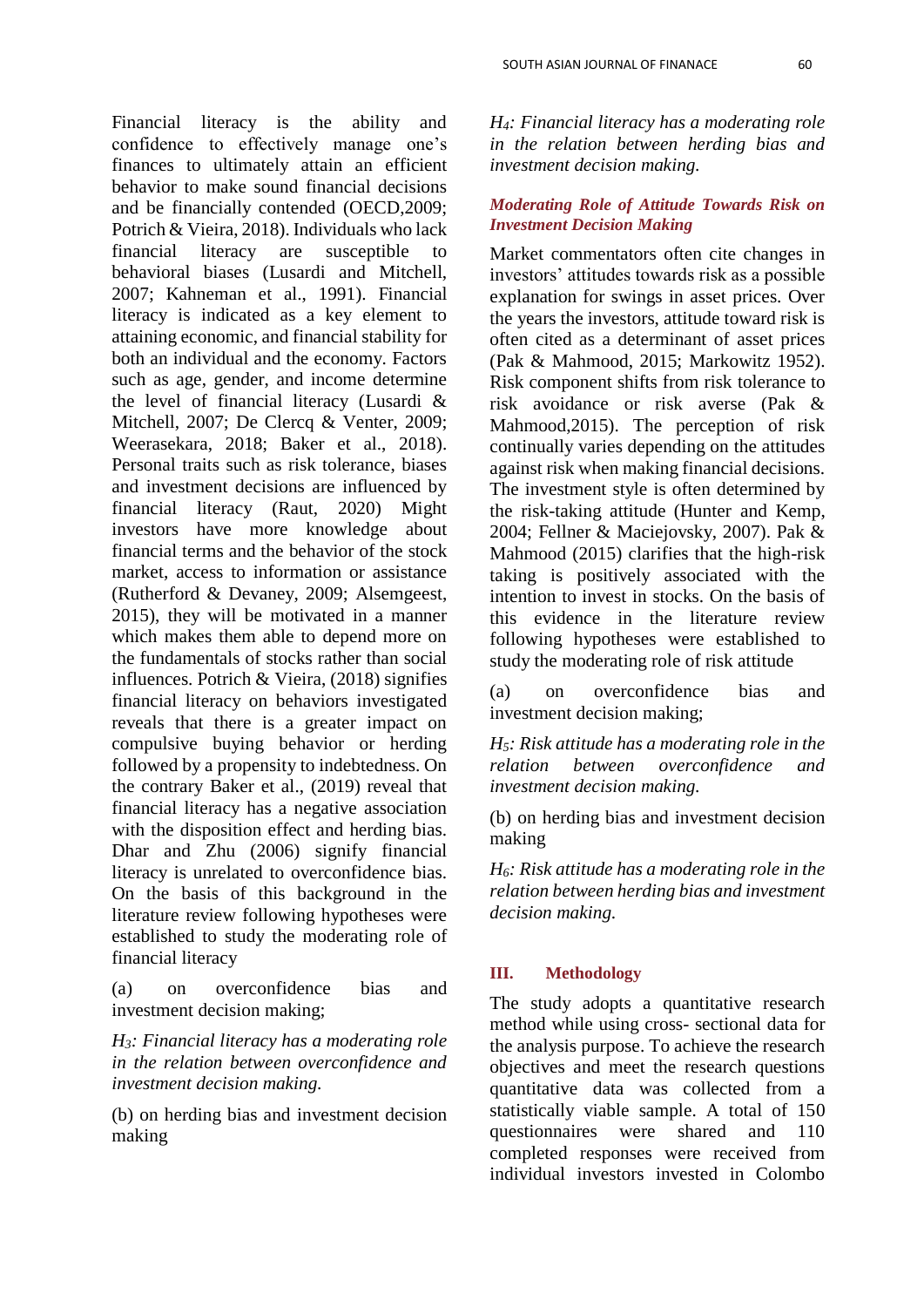Stock Exchange, using the simple random sampling technique. A structured questionnaire was forwarded to collect data to assess the relationship between variables and an ANOVA was performed. To measure the variables a five-point Likert scale where "1= Strongly Disagree" and "5= Strongly agree" was used. Techniques such as

**Figure 1.** The conceptual mode of the study

electronic mail and forms were used to reach the investors.

Here, overconfidence and herding bias are independent variables of the study while investment decision making is the dependent variable of the study. Financial literacy and risk attitude are the moderating variables.



**Moderating Variables** 

*Source: Author's work based on research*

# IV. **Results**

## *Descriptive Analysis*

The correlation coefficient is a statistical numerical measure of the strength of the linear relationship between two different variables. Table 1 shows the correlation coefficients of the study conducted. Accordingly, the correlation among the dependent variable investment decision

making and the independent variable overconfidence and herding bias a positive low degree of correlation could be seen as the values lie between  $+0.143$  and  $+0.198$ . The correlation coefficient relationship between the independent variables and the

moderating variables shows a similar degree of positive correlation as the coefficient lies between  $+0.166$  to  $+0.105$ .

**Table 1.** Results of the Correlation coefficients of the variables of the study

|                         |                      | <b>Mean</b> | <b>SD</b>              | IV                | oc        | $\mathbf{H}\mathbf{B}$ | FL        | RA |
|-------------------------|----------------------|-------------|------------------------|-------------------|-----------|------------------------|-----------|----|
| Dependent               |                      |             |                        |                   |           |                        |           |    |
| Variable                | IV                   | 1.85        |                        |                   |           |                        |           |    |
| Independent<br>Variable | OC                   | 3.28        | 0.776                  | $0.198*$          | 1         |                        |           |    |
|                         | HB                   | 3.24        | 0.837                  | 0.143             | $0.689**$ |                        |           |    |
| Moderating<br>Variable  | FL                   | 2.53        | 1.000                  | 0.166             | $0.519**$ | $0.471**$              |           |    |
| $\sim$<br>$\sim$        | RA<br>$\cdot$ $\sim$ | 2.56        | 1.119<br>$\sim$ $\sim$ | 0.105<br>$\cdots$ | $0.480**$ | $0.650**$              | $0.651**$ | 1  |

\*. Correlation is significant at the 0.05 level (2-tailed).

\*\*. Correlation is significant at the 0.01 level (2-tailed).

*Source: Primary data.*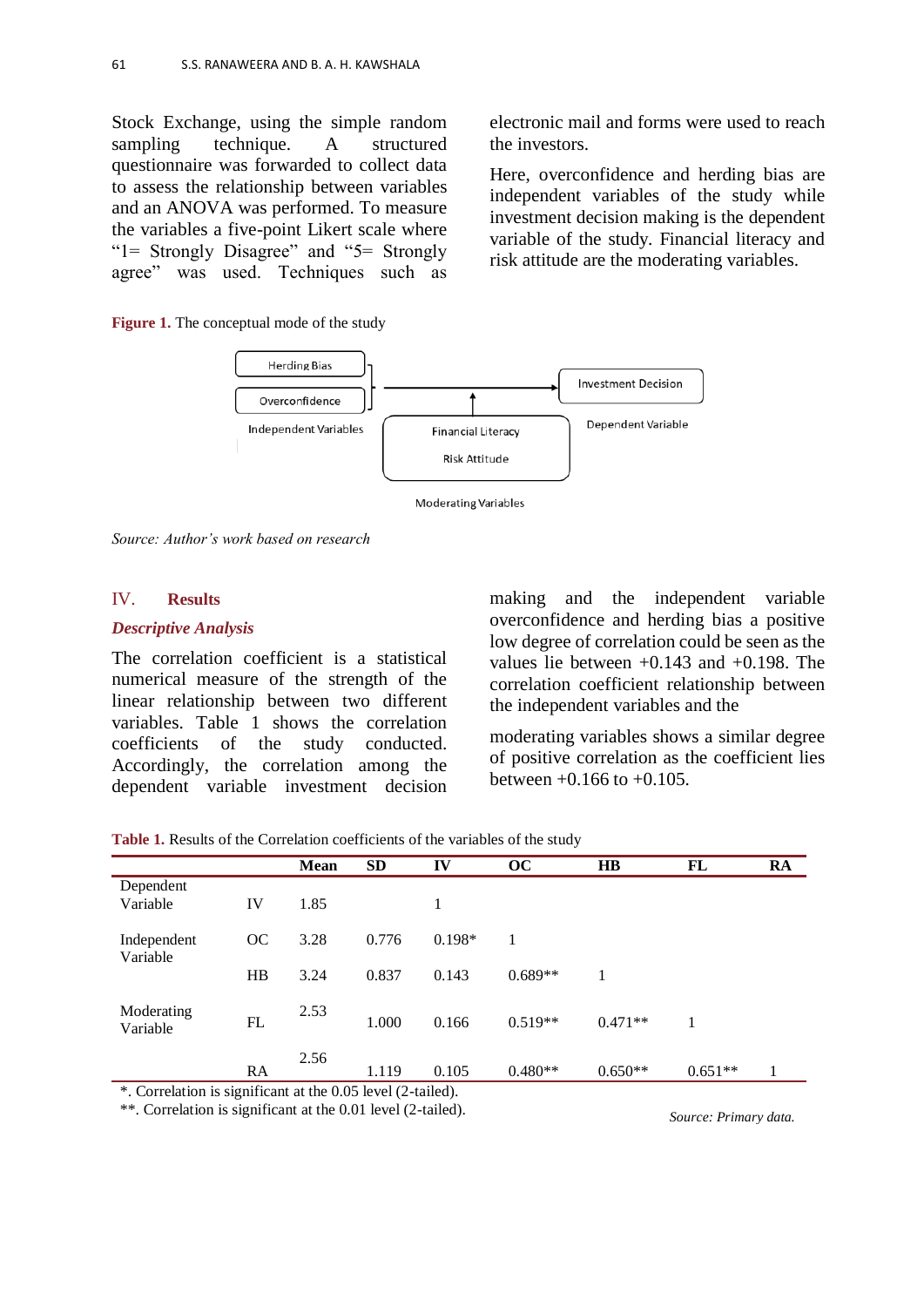Cronbach's alpha is the most used internal consistency measure. The closer Cronbach's alpha is to 1, the higher the internal consistency reliability. According to Nunnally (1978), coefficients are indicated as  $\geq .9$  -Excellent,  $\geq .8$  - Good,  $\geq$ .7 - Acceptable,  $> 0.6$  - Questionable,  $> 0.5$  -Poor and .5 < Unacceptable. The calculated scales proved to be the "Good" condition as presented in the table 2.

|                      | Variable            | <b>Cronbach Alpha</b> | No. of items |
|----------------------|---------------------|-----------------------|--------------|
| Dependent Variable   | Investment decision |                       |              |
|                      |                     | 0.864                 | 11           |
| Independent Variable | Overconfidence bias | 0.811                 | 4            |
| Moderating Variable  | Herding bias        | 0.843                 | 6            |
|                      | Financial literacy  | 0.877                 | 5            |
|                      | Risk attitude       | 0.905                 | 5            |
| Total                |                     |                       | 31           |

**Table 2.** Reliability test- Summary of the Cronbach's alpha results

*Regression Analysis* 

**Table 3.** Results of the Regression Analysis of the study

| Model         | R     | R <sub>2</sub> | <b>Beta</b> | Т     | Sig. |       |
|---------------|-------|----------------|-------------|-------|------|-------|
| OC            | 0.198 | 0.039          | 0.198       | 2.099 |      | 0.038 |
| HB            | 0.143 | 0.02           | 0.143       | 1.499 |      | 0.137 |
| $OC$ and $FL$ | 0.211 | 0.045          | 0.086       | 0.779 |      | 0.438 |
| HB and FL     | 0.181 | 0.033          | 0.126       | 1.174 |      | 0.243 |
| $OC$ and $RA$ | 0.198 | 0.039          | 0.192       | 1.774 |      | 0.079 |
| HB and RA     | 0.144 | 0.021          | 0.022       | 0.172 |      | 0.863 |
|               |       |                |             |       |      |       |

*Note: OC = Overconfidence Bias, HB = Herding Bias, FL= Financial Literacy, RA= Risk Attitude. \*p<.01. \*\*p>.01.*

According to table 3, the "P" value of overconfidence bias is 0.038<0.01 indicating the model for overconfidence bias is statistically significant in positive order under 10% confident significant level. Beta value of overconfidence bias is 0.198 (Sig. value= 0.038) and is statistically significant at a 90% confidence level, proving that investment decision making is positively influenced by overconfidence bias, there is a positive significant influence between overconfidence on investment decision making, the results are consistent with the findings of Metawa et al., (2019) based on the study on Egyptian stock market.

#### *Source: Primary data.*

*Source: Primary data.*

The "P" value of herding bias is 0.138 which is >0.01 indicating that the model for herding bias is statistically not significant under 10% confident significant level. Beta value of herding bias is  $0.143$  (Sig. value =0.137) it is statistically not significant at a 90% confidence level. The results did not indicate a significant influence on herding bias and investment decision making though the influence was positive, similar results were indicated in studies by Kengatharan & Kengatharan, (2014); Prosad et al., (2012) and Sewwangdi, (2016).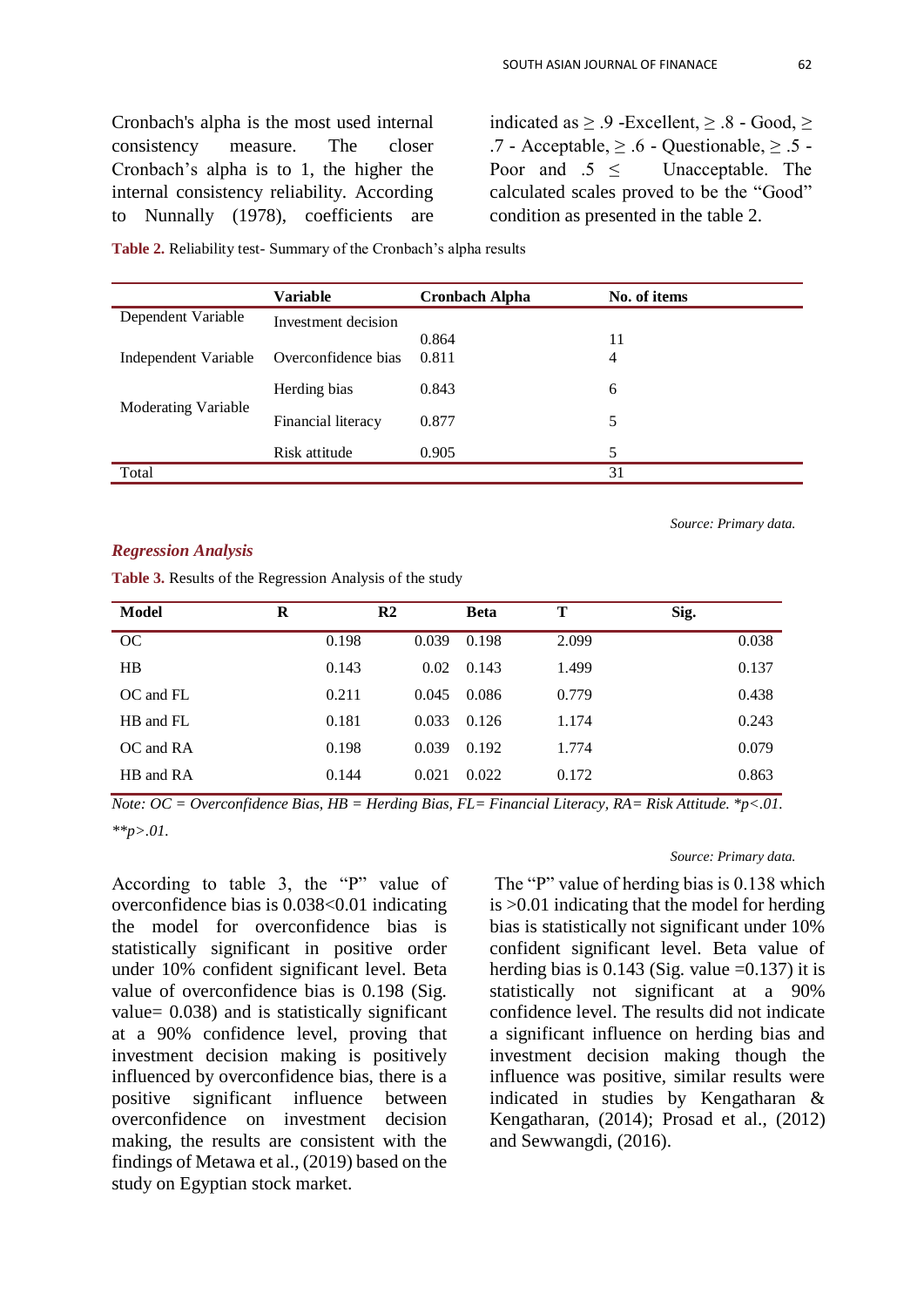The "P" value of the model for overconfidence bias with financial literacy analysis showed a value of 0.087<0.01 indicating overconfidence bias with financial literacy is statistically significant. Beta value of overconfidence bias with the moderation of financial literacy is 0.153 (Sig. value= 0.168) and is statistically significant at a 90% confidence level. The model for herding bias is also not significant under the 10% confident significant level as the "P" value is  $0.168 > 0.01$ . The beta value of herding bias with moderation of financial literacy is 0.083 (Sig. value  $=0.442$ ) is statistically not significant at a 90% confidence level.

As table 3 indicates, the model for overconfidence bias with risk attitude is not significant under the 10% significant level as "P" value is 0.117>0.01; beta value of overconfidence bias with the moderation of risk attitude is  $0.192$  (Sig. value=  $0.079$ ) is statistically not significant at a 90% confidence level, though investment decision making is positively influenced by overconfidence bias. The model for herding bias is also not significant under the 10% confident significant level "P" value is 0.327 which is  $>0.01$  indicating that the model for

herding bias is statistically not significant though the relationship is positive. The beta value of herding bias with the moderation of risk attitude is  $0.129$  (Sig. value  $=0.309$ ) is statistically not significant at a 90% confidence level. Thus, the results prove that investment decision making though influenced by overconfidence and herding bias with the moderation effect of risk attitude. The results of risk attitude were consistent with the findings of Bashir et al., (2013), who conducted a similar study on Pakistani stock market.

Thus, the results indicate that financial literacy does not moderate the relationship between overconfidence bias and herding bias and risk attitude does not moderate the relationship between overconfidence bias and herding bias. The results also did not indicate the presence of the moderation effect of financial literacy and risk attitude as the results were not statistically significant.

The summary of the results is indicated in table 4 highlighting the hypothesis. Accordingly, only H1 was statistically significant while there was no evidence to support H2-H6.

| Table 4. Summary results |  |
|--------------------------|--|
|--------------------------|--|

|                | <b>Hypothesis</b>                                                                                                   | <b>Status</b> |
|----------------|---------------------------------------------------------------------------------------------------------------------|---------------|
|                |                                                                                                                     |               |
| $H_1$          | Overconfidence bias has a significant positive influence on investment<br>decision making.                          | Supported     |
| H <sub>2</sub> | Herding bias has a significant positive influence on investment decision<br>making.                                 | Not Supported |
| $H_3$          | Financial literacy has moderating role in relation between overconfidence<br>and investment decision making.        | Supported     |
| $H_4$          | Financial literacy has moderating role in relation between herding bias and<br>investment decision making.          | Not Supported |
| $H_5$          | Risk attitude has moderating role in relation between overconfidence and<br>investment decision making.             | Not Supported |
| $H_6$          | Risk attitude has moderating role in relation between herding bias and Not Supported<br>investment decision making. |               |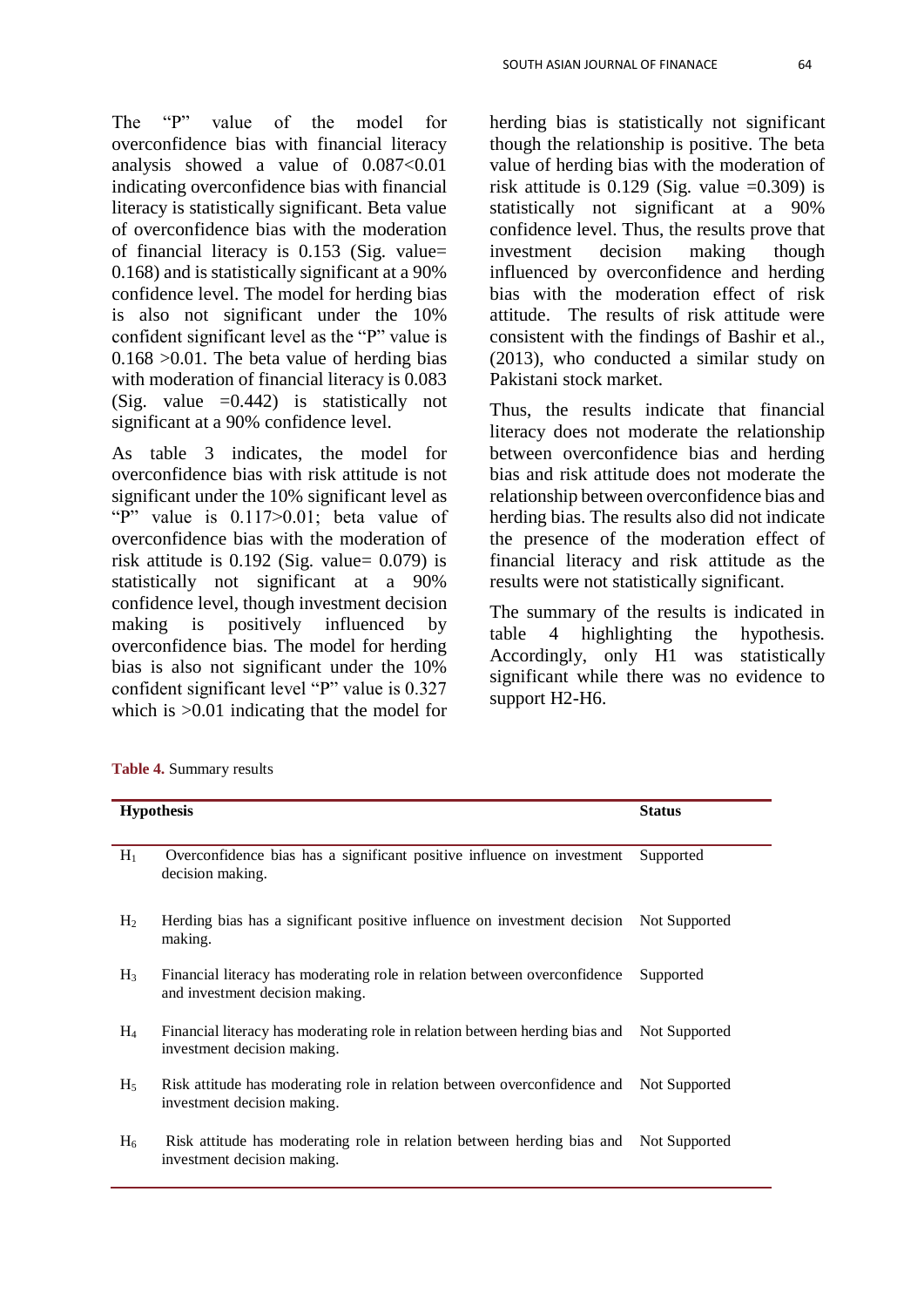## **V. Conclusion**

The study is based on the evidence from Colombo Stock Exchange in Sri Lanka, a frontier market. The objective of this study was to determine the influence of human behavior in making financial decisions. The influence of behavior was analyzed using overconfidence and herding behavioral bias on investment decision making with the moderating role of financial literacy and risk attitude.

The main conclusion is that there exists the presence of behavioral biases in making financial decisions which address the empirical gap of this study. There is a positive significant influence between overconfidence in investment decision making, the results are consistent with the findings of Metawa et al., (2019) based on the study on the Egyptian stock market. However, a similar study conducted by (Bashir et al., 2013) did not provide any statistical significance of overconfidence bias on investment decision making. The results did not indicate a significant influence of herding bias and investment decision making though the influence was positive, the results are consistent with Kengatharan & Kengatharan (2014); Prosad et al., (2012); and Sewwangdi (2016). The results indicated that there is a moderation effect of financial literacy on overconfidence bias and investment decision making but there was evidence to support that financial literacy moderates the relationship between herding bias and investment decision making. The results did not indicate the presence of moderation effect of risk attitude as the results were not statistically significant on either overconfidence bias or herding bias. The results of risk attitude were consistent with the findings of Bashir et al., (2013), who conducted a similar study on the Pakistani stock market.

Accordingly, the findings of the study contribute that investors who are confident in themselves are less prone to imitate or herd toward other investors. And the investors who are financially literate are overconfident. This study was conducted taking into consideration only the overconfidence and herding biases, there are several other biases in the behavioral finance paradigm. Future researchers can conduct studies on other behavioral bias such as representative, anchoring bias etc. to study what influences investment decision making. The study was conducted using financial literacy and risk attitude as moderator variables. It can be recommended for future researchers to conduct studies to determine the direct influence of such variables on financial decision making. Moderation and mediations of several other variables can be further studied for a better understanding of market anomalies. This study was conducted with individual investors in the stock market. It can be recommended to study the behavior of institutional investors in financial decision making in the Colombo Stock Exchange.

# **References**

- Ahmad, Z., Ibrahim, H., and Tuyon, J. (2017), "Institutional investor behavioral biases: syntheses of theory and evidence", Management Research Review, Vol. 40 No. 5, pp. 578-603.
- Alsemgeest, L. (2015), "Arguments for and against financial literacy education: where to go from here?", International Journal of Consumer Studies, Vol. 39, pp. 155-161.
- Baddeley, M., Burke, C., Schultz, W., & Tobler, P. (2010). Impacts of Personality on Herding in Financial Decision-Making. 36.
- Balagobei, S. (2019). Impact Of Investor's Behavior on Investment Decision Making: A Survey on Colombo Stock Exchange, Sri Lanka. 12
- Bashir, D. T., Azam, S. N., Butt, S. A. A., Javed, S. A., & Tanvir, S. A. (2013). Are Behavioral Biases Influenced by Demographic Characteristics & Personality Traits? Evidence From Pakistan. 17.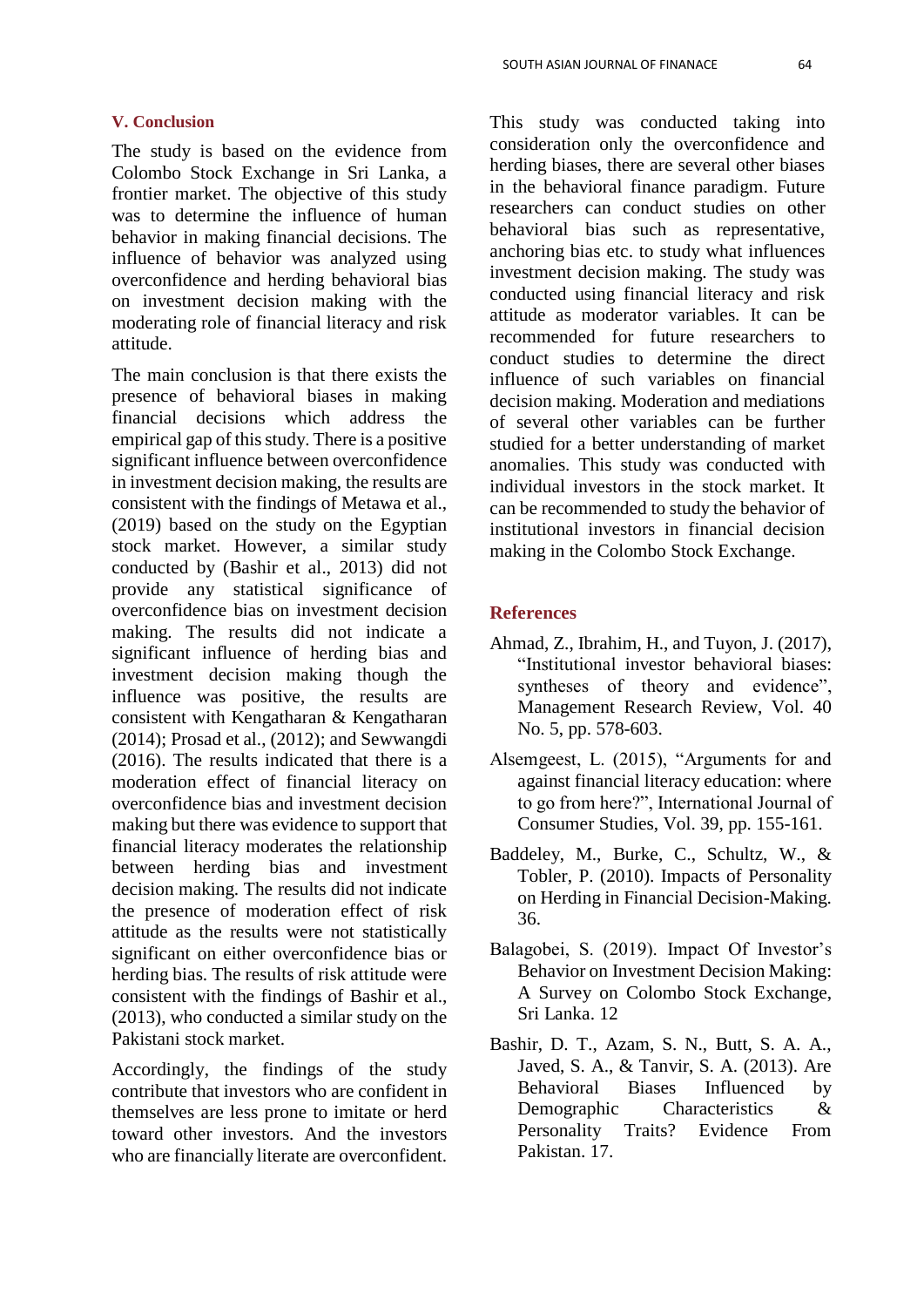- Bashir, D. T., Azam, S. N., Butt, S. A. A., Javed, S. A., & Tanvir, S. A. (2013). Are Behavioral Biases Influenced by Demographic Characteristics & Personality Traits? Evidence From Pakistan. 17.
- Bakar, S. And Yi, A.N.C. (2016), "The Impact of Psychological Factors on Investors' Decision Making in Malaysian Stock Market: A Case of Klang Valley and Pahang", Procedia Economics and Finance.
- Baker, H. & Ridder, Adri & De Vries, Annalien. (2018). Stockholdings Of First-Time and More Experienced Investors. Review Of Behavioral Finance. 10. 00-00. 10.1108/Rbf-11-2016-0077.
- Bazerman, M. Judgment in Managerial Decision-Making. London: Wiley, 1998.
- Bikhchandani, S. And Sharma, S. (2001), "Herd Behavior in Financial Markets", Imf Staff Papers, Vol. 47 No. 3.
- Chaffai, Mustapha & Medhioub, Imed. (2014). Behavioral Finance: An Empirical Study of The Tunisian Stock Market. International Journal of Economics and Financial Issues. 4. 527-538.
- Chang, Y. Y., Faff, R., And Hwang, C.-Y. (2009). Does Investor Sentiment Impact Global Equity Markets? In Milan Efma Meetings.
- Christie, W. G., & Huang, R. D. (1995). Following The Pied Piper: Do Individual Returns Herd Around the Market? Financial Analysts Journal, 51(4), 31–37.
- Daniel, K., Hirshleifer, D. & Subrahmanyam, A. (1998). Investor Psychology and Security Market Under-and Overreactions, The Journal of Finance, Vol. 53, No. 6, Pp. 1839-85.
- De Clercq, B., & Venter, J. M. P. (2009). Factors Influencing a Prospective Chartered Accountant's Level of Financial Literacy: An Exploratory Study. Meditari Accountancy Research, 17(2), 47–60.
- Dhar, R. And Zhu, N. (2006), "Up Close and Personal: Investor Sophistication and The Disposition Effect", Management Science, Vol. 52 No. 5, Pp. 726-740.
- Fama, E. (1969). Efficient Capital Markets: A Review of Theory and Empirical Work. The Journal of Finance, Vol. 25(2), 36.
- Fellner, G. And Maciejovsky, B. (2007), "Risk Attitude and Market Behavior: Evidence from Experimental Asset Market", Journal of Economic Psychology, Vol. 28 No. 3, Pp. 338-350.
- Fernández, B., Garcia‐Merino, T., Mayoral, R., Santos, V., & Vallelado, E. (2011). Herding, Information Uncertainty and Investors' Cognitive Profile. Qualitative Research in Financial Markets, 3(1), 7–33.
- Gunathilaka, C. (2014). Factors Influencing Stock Selection Decision the Case of Retail Investors in Colombo Stock Exchange.
- Hirshleifer, D., Low, A. And Teoh, S.H. (2012), "Are Overconfident CEOS Better Innovators?", The Journal of Finance, Vol. 67 No. 4, Pp. 1457-1498.
- Hogarth, R.M. Judgment and Choice. Chichester: Wiley, 1987.
- Humra, Y. (N.D.). Behavioral Finance: An Introduction to The Principles Governing Investor Behavior in Stock Markets. Behavioral Finance, 8.
- Hunter, K. And Kemp, S. (2004), "The Personality of E-Commerce Investors", Journal of Economic Psychology, Vol. 25 No. 4, Pp. 529-537.
- Hwang, S. And Salmon, M. (2004), "Market Stress and Herding", Journal of Empirical Finance, Vol. 11 No. 4, Pp. 585-616.
- Kannadhasan, M. & Nandagopal, R. (2010a), "Influence of Decision Makers' Characteristics on Risk Analysis in Strategic Investment Decisions", Journal of Modern Accounting and Auditing, Vol. 6 No. 4, Pp. 38-44.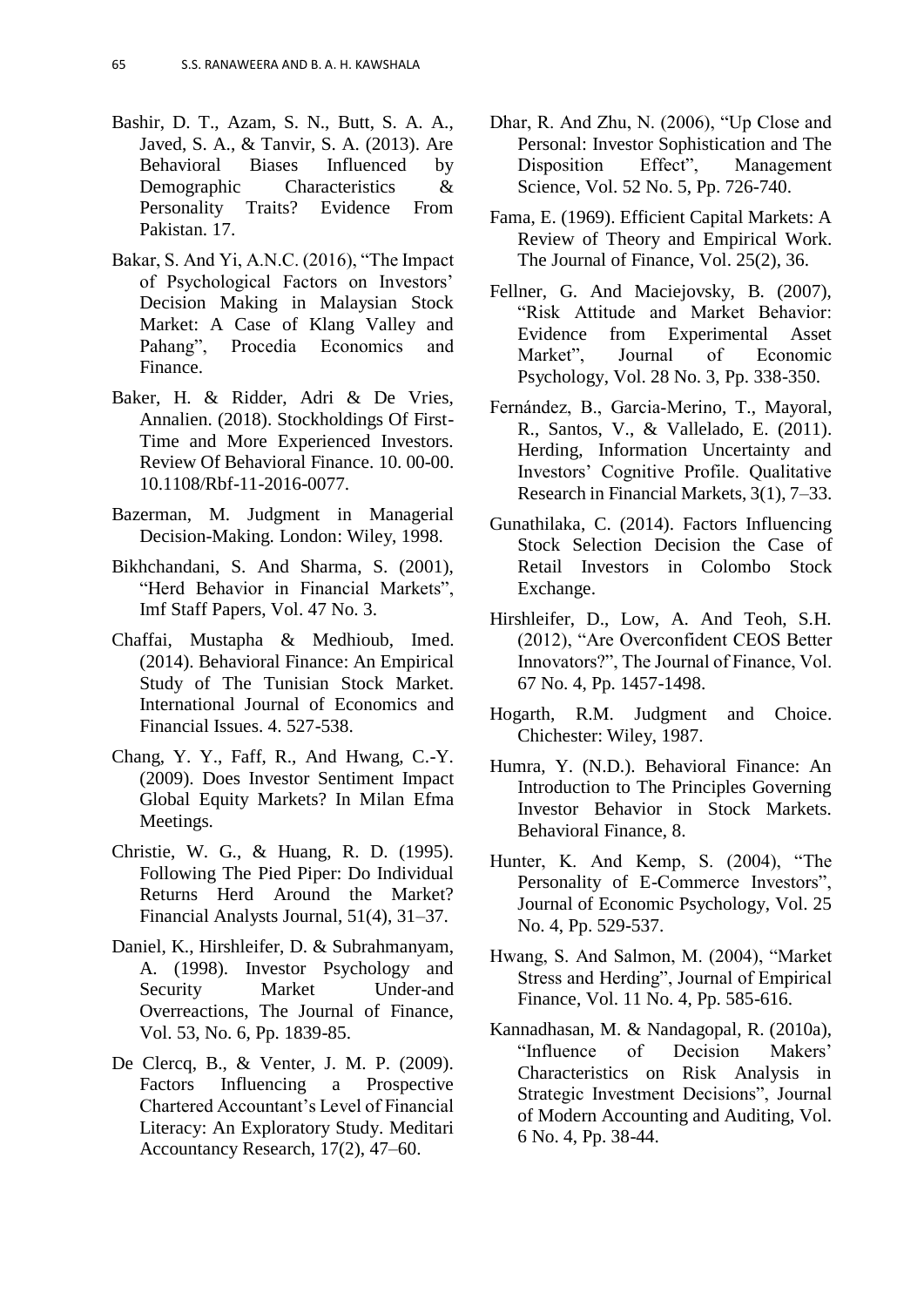- Kahneman, Daniel, Jack L. Knetsch, & Richard H. Thaler (1991). "Anomalies: The Endowment Effect, Loss Aversion, And Status Quo Bias." Journal Of Economic Perspectives, 5 (1): 193-206.
- Kengatharan, L. & Kengatharan, N. (2014), "The Influence of Behavioral Factors in Making Investment Decisions and Performance: Study on Investors of Colombo Stock Exchange, Sri Lanka", Asian Journal of Finance & Accounting, Vol. 6 No. 1, P. 1.
- Kirchler, E. & Maciejovsky, B. (2002), "Simultaneous Over-and Under Confidence: Evidence from Experimental Asset Markets", Journal of Risk and Uncertainty, Vol. 25 No. 1, Pp. 65-85.
- Kumar, Satish & Goyal, Nisha. (2015). Behavioural biases in investment decision making – a systematic literature review. Qualitative Research in Financial Markets. 7. 88-108. 10.1108/QRFM-07-2014-0022.
- Linet, H.-W. (2011). Elucidating Rational Investment Decisions and Behavioral Biases: Evidence from The Taiwanese Stock Market. African Journal of Business Management, 1630-1641.
- Lusardi, A. & Mitchell, O.S. (2011), "Financial Literacy Around the World: An Overview", Journal of Pension Economics and Finance, Vol. 10 No. 4, Pp. 497-508.
- Markowitz, H. (1952). Portfolio Selection. Journal Of Finance.
- Metawa, N., Hassan, M. K., Metawa, S., & Safa, M. F. (2019). Impact Of Behavioral Factors on Investors' Financial Decisions: Case of The Egyptian Stock Market. International Journal of Islamic and Middle Eastern Finance and Management, 12(1), 30–55.
- Odean, T. (1999). Do Investors Trade Too Much? The American Economic Review, Vol. 89, No. 5, Pp. 1279-1299.
- Odean, T. (2002), "Volume, Volatility, Price and Profit When All Traders Are Above Average", The Journal of Finance.
- Oecd, 2015. (2009). Framework For the Development of Financial Literacy Baseline Surveys: A First International Comparative Analysis (Oecd Working Papers on Finance, Insurance and Private Pensions No. 1; Vol. 1).
- Pak, O., & Mahmood, M. (2015). Impact Of Personality on Risk Tolerance and Investment Decisions: A Study on Potential Investors of Kazakhstan. International Journal of Commerce and Management, 25(4), 370–384.
- Pompian, M.M. (2006), Behavioural Finance and Wealth Management: Building Optimal Portfolios That Account for Investor Biases. Hoboken, New Jersey, Usa: John Wiley & Sons, Inc.
- Potrich, A. C. G., & Vieira, K. M. (2018). Demystifying Financial Literacy: A Behavioral Perspective Analysis. Management Research Review, 41(9), 1047–1068.
- Prosad, Jaya M, Kapoor, S., & Sengupta, J. (2012). An Examination of Herd Behavior: An Empirical Study on Indian Equity Market. 5.
- Raut, R. K. (2020). Past Behaviour, Financial Literacy and Investment Decision-Making Process of Individual Investors. International Journal of Emerging Markets, 15(6), 1243–1263.
- Rutherford, L. & Devaney, S.A. (2009), "Utilizing the Theory of Planned Behaviour to Understand Convenience Use of Credit Cards", Journal of Financial Counseling and Planning, Vol. 719, Pp. 48-63.
- Russo, E., Schoemaker, P. (1992). "Managing Overconfidence", Sloan Management Review, No. 33, Pp. 7-17
- Scharfstein, D.S. & Stein, J.C. (1990) Herd Behavior and Investment. The American Economic Review, 80, 465-479.
- Sethi-Iyengar, Sheena & Jiang, Wei & Huberman, Gur. (2004). How Much Choice Is Too Much? Contributions to